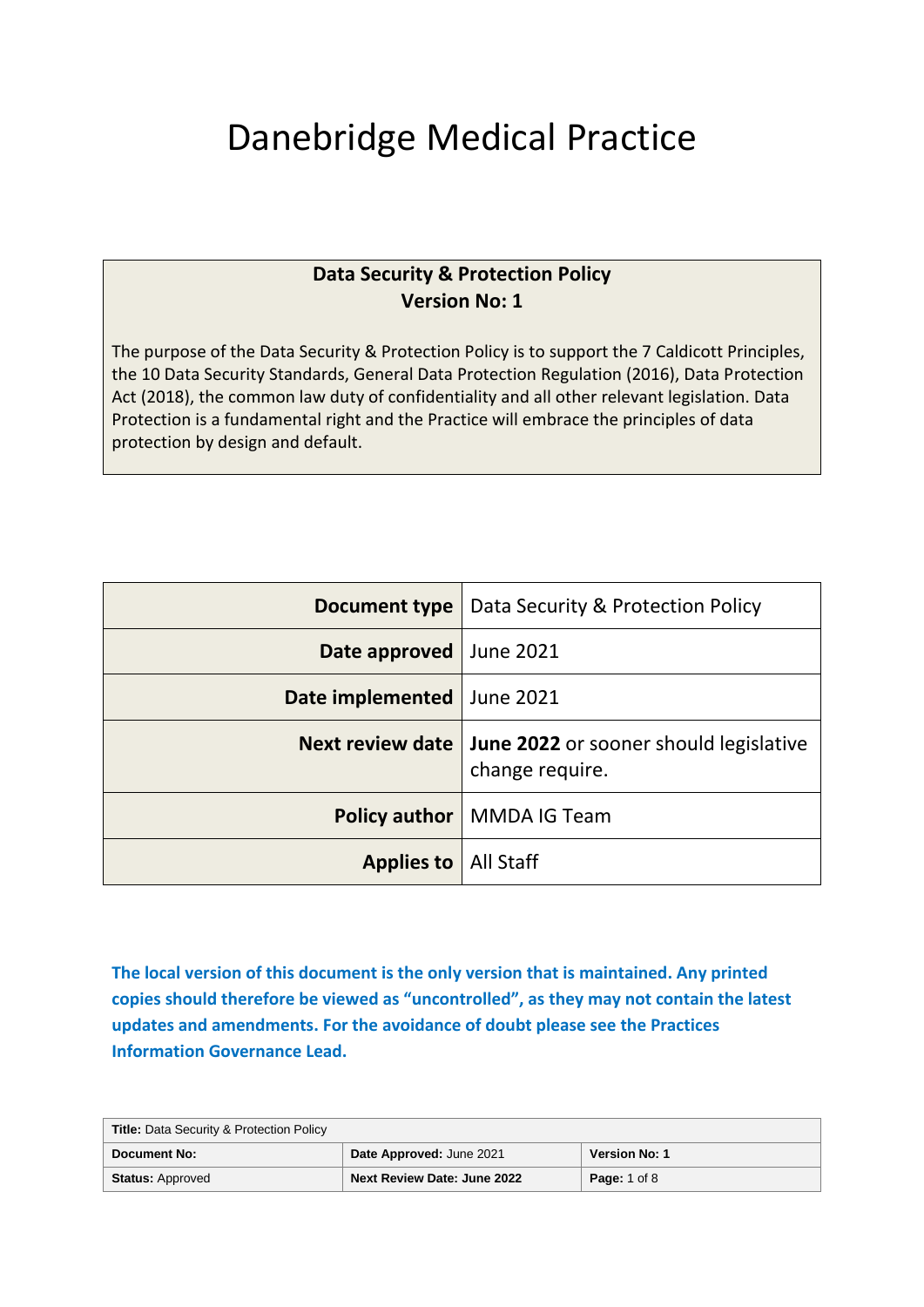## **Contents**

|  | 3. Duties, Accountabilities and Responsibilities4 |  |
|--|---------------------------------------------------|--|
|  |                                                   |  |
|  |                                                   |  |
|  |                                                   |  |
|  |                                                   |  |
|  |                                                   |  |
|  |                                                   |  |

| <b>Title: Data Security &amp; Protection Policy</b> |                             |                      |
|-----------------------------------------------------|-----------------------------|----------------------|
| <b>Document No:</b>                                 | Date Approved: June 2021    | <b>Version No: 1</b> |
| <b>Status: Approved</b>                             | Next Review Date: June 2022 | <b>Page:</b> 2 of 8  |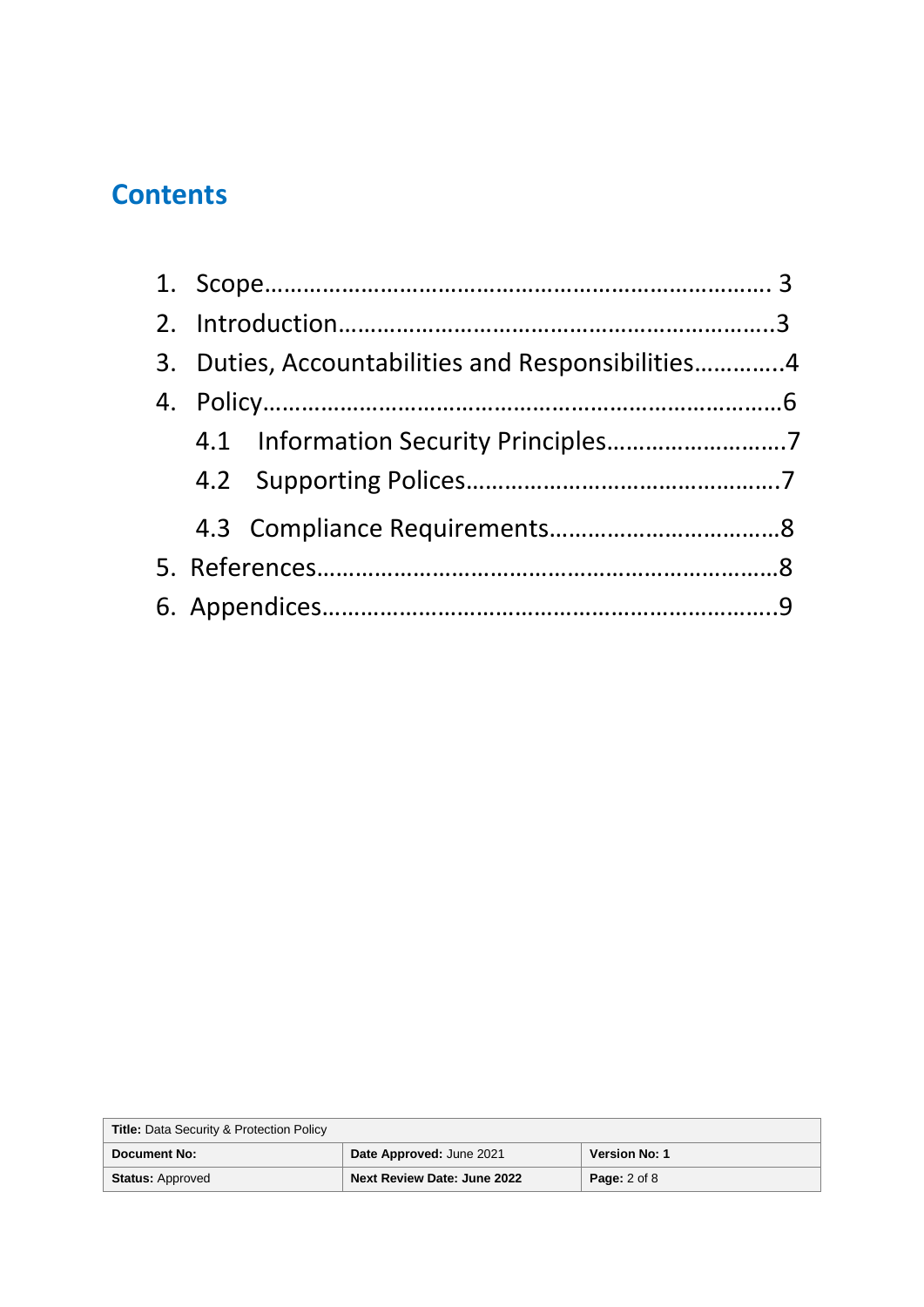#### **1.0 SCOPE**

The Practice is committed to adhering to the 10 National Data Security Guardian Standards (NDG) in order to ensure the protection and security of all Data which the Practice processes.

This policy was developed in conjunction with the guidance outlined in NHS Digital's Information Security Policy, General Data Protection Regulation, Data Protection Act 2018 and guidelines from the Information Commissioner's.

#### **2.0 INTRODUCTION**

This policy outlines the approach, methodology and responsibilities for preserving the confidentiality, integrity and availability of Danebridge Medical Practice information. It is the overarching policy for information security and supported by specific technical security, operational security and security management policies. It supports the 7 Caldicott principles and 10 data security standards. This policy covers:

- Information Security principles
- Governance outlining the roles and responsibilities
- Supporting specific information security policies Technical Security, Operational Security and Security Management.
- Compliance Requirements.

#### **3.0 DUTIES, ACCOUNTABILITIES AND RESPONSIBILITIES**

This policy applies to all those working within the Practice, in whatever capacity. A failure to follow the requirements of the policy may result in investigation and management action being taken, in line with the Practice's disciplinary policy and procedure.

The Information Governance Lead/Practice Manager must make their staff aware of the Data Security & Protection Policy at the earliest possible opportunity.

#### **3.1 Practice Staff**

Information Security and the appropriate protection of information assets is the responsibility of all users and individuals are expected at all times to act in a professional and responsible manner whilst conducting business. All staff are responsible for the information security and remain accountable for their actions in relation to NHS and other UK Government information and information systems. It is mandatory that staff ensure they understand their role and responsibilities, and that failure to comply with this policy may result in disciplinary action. This will be reinforced by yearly mandatory training.

| <b>Title: Data Security &amp; Protection Policy</b> |                                    |                      |
|-----------------------------------------------------|------------------------------------|----------------------|
| <b>Document No:</b>                                 | Date Approved: June 2021           | <b>Version No: 1</b> |
| <b>Status: Approved</b>                             | <b>Next Review Date: June 2022</b> | <b>Page: 3 of 8</b>  |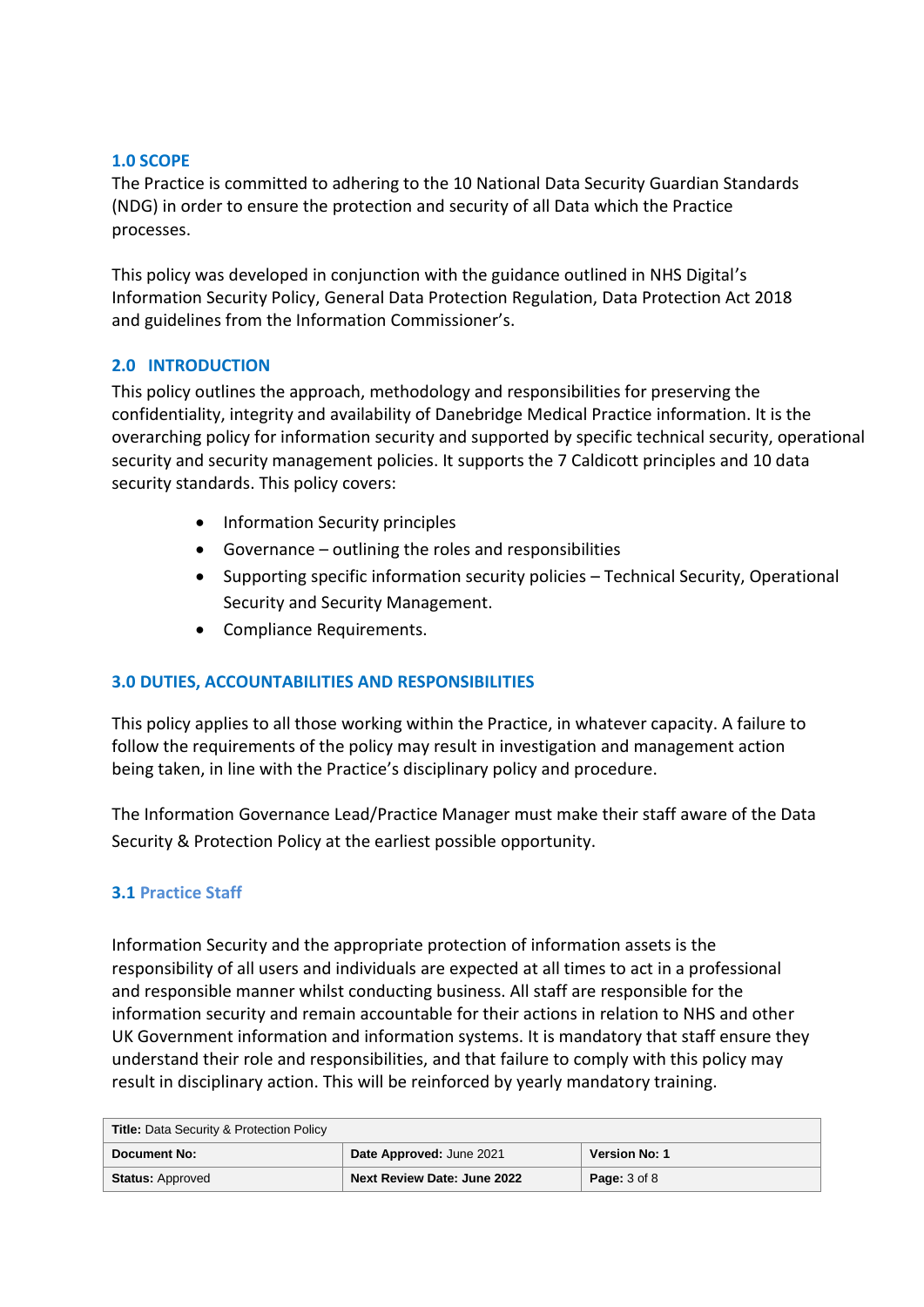#### **3.2 Information Governance Lead**

The Information Governance (IG) Lead must give their full backing to all the guidelines and procedures as set out and agreed. They must ensure that their staff are aware and adhere to the policy requirements**.**

The IG Lead is responsible for:

- Understanding what information is held.
- Knowing what is added and what is removed.
- Understanding how information is moved.
- Knowing who has access and why.

All Senior Managers are individually responsible for ensuring that this policy and information security principles shall be implemented, managed and maintained in their business area. This includes:

- Appointment of Information Asset Owners (IAO) to be responsible for Information Assets in their area(s) of responsibility.
- Awareness of information security risks, threats and possible vulnerabilities within the business area and complying with relevant policies and procedures to monitor and manage such risks.
- Supporting personal accountability of users within the business area(s) for Information Security.
- Ensuring that all staff under their management have access to the information required to perform their job function within the boundaries of this policy and associated policies and procedures.

The executive partner is accountable for information risk within the Practice and advises the Board on the effectiveness of information risk management within the Practice.

All Information Security risks shall be managed in accordance with the Practices Risk Management Policy.

#### **3.3 Information Security Lead**

| <b>Title: Data Security &amp; Protection Policy</b> |                                    |                      |
|-----------------------------------------------------|------------------------------------|----------------------|
| Document No:                                        | Date Approved: June 2021           | <b>Version No: 1</b> |
| <b>Status: Approved</b>                             | <b>Next Review Date: June 2022</b> | <b>Page:</b> 4 of 8  |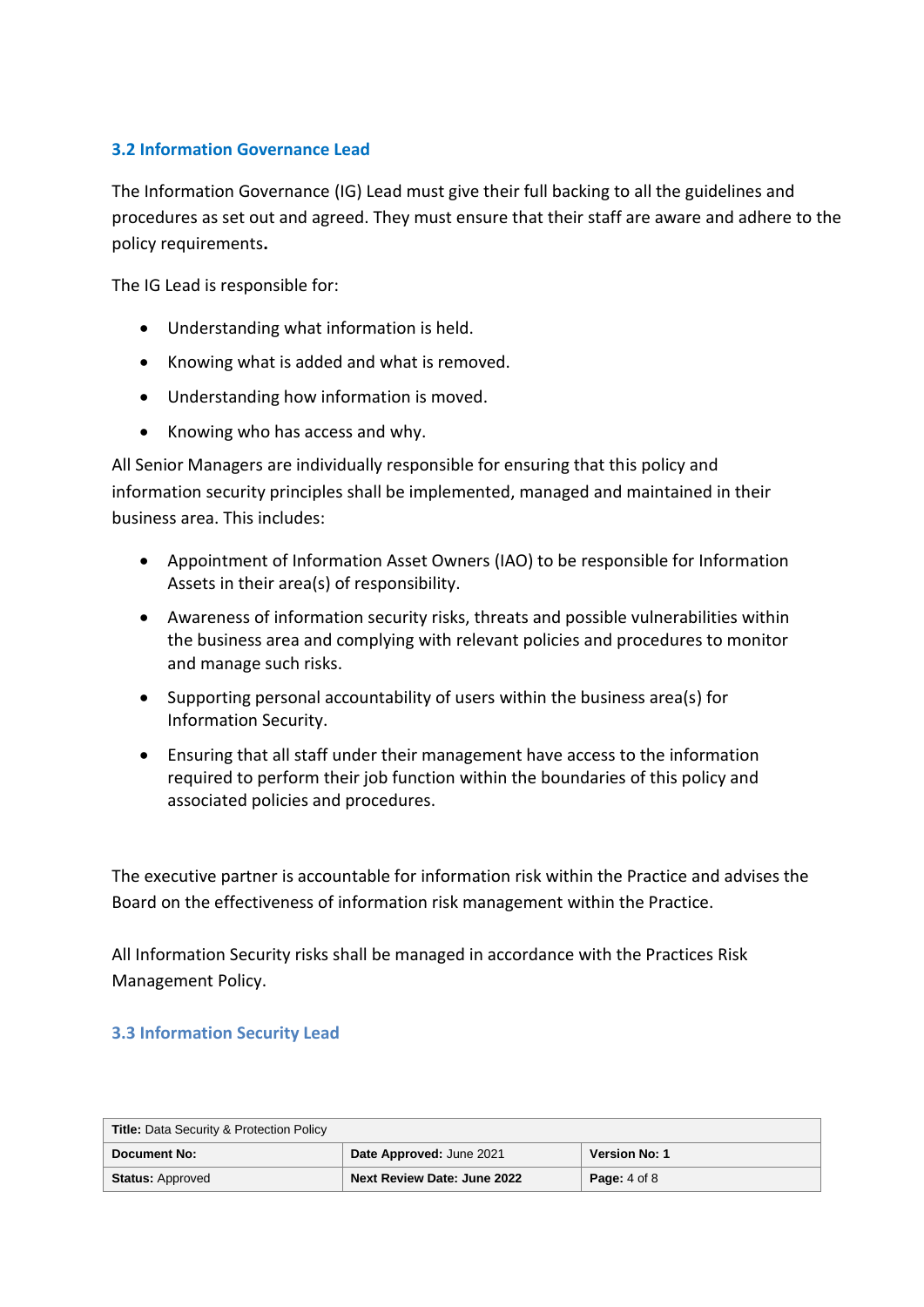The Information Security Lead is responsible for the day to day operational effectiveness of the Data Security and Protection Policy and its associated policies and processes. The Information Security Lead shall:

- Lead on the provision of expert advice to the organisation on all matters concerning information security, compliance with policies, setting standards and ensuring best practice.
- Provide a central point of contact for information security.
- Ensure the operational effectiveness of security controls and processes.
- Monitor and co-ordinate the operation of the Information Security Management System.
- Be accountable to the Business manager for Information Security with the Practice.
- Monitor potential and actual security breaches with appropriate expert security resource.

#### **3.4 Caldicott Guardian/IG Lead**

The Caldicott Guardian/IG Lead is responsible for:

- Ensuring implementation of the Caldicott Principles and Data Security Standards with respect to Confidential Patient Data.
- Ensuring that the Practice processes satisfy the highest practical standards for handling patient information and provide advice and support to Practice staff as required.
- Ensuring that patient identifiable information is shared appropriately and in a secure manner. The Caldicott Guardian will liaise where there are reported incidents of person identifiable data loss or identified threats and vulnerabilities in Practice information systems to mitigate the risk.

The aim of the Caldicott Guardian is to ensure the organisation implements the Caldicott principles and data security standards; there is no need to appoint a Caldicott Guardian, but there is a need to have an Information Governance Lead (sometimes referred to as a Caldicott Lead) who, if they are not a clinician, will need support from a clinically qualified individual.

| <b>Title: Data Security &amp; Protection Policy</b> |                                    |                         |
|-----------------------------------------------------|------------------------------------|-------------------------|
| <b>Document No:</b>                                 | Date Approved: June 2021           | <b>Version No: 1</b>    |
| <b>Status: Approved</b>                             | <b>Next Review Date: June 2022</b> | <b>Page:</b> $5$ of $8$ |

#### **3.5 Data Protection Officer (DPO)**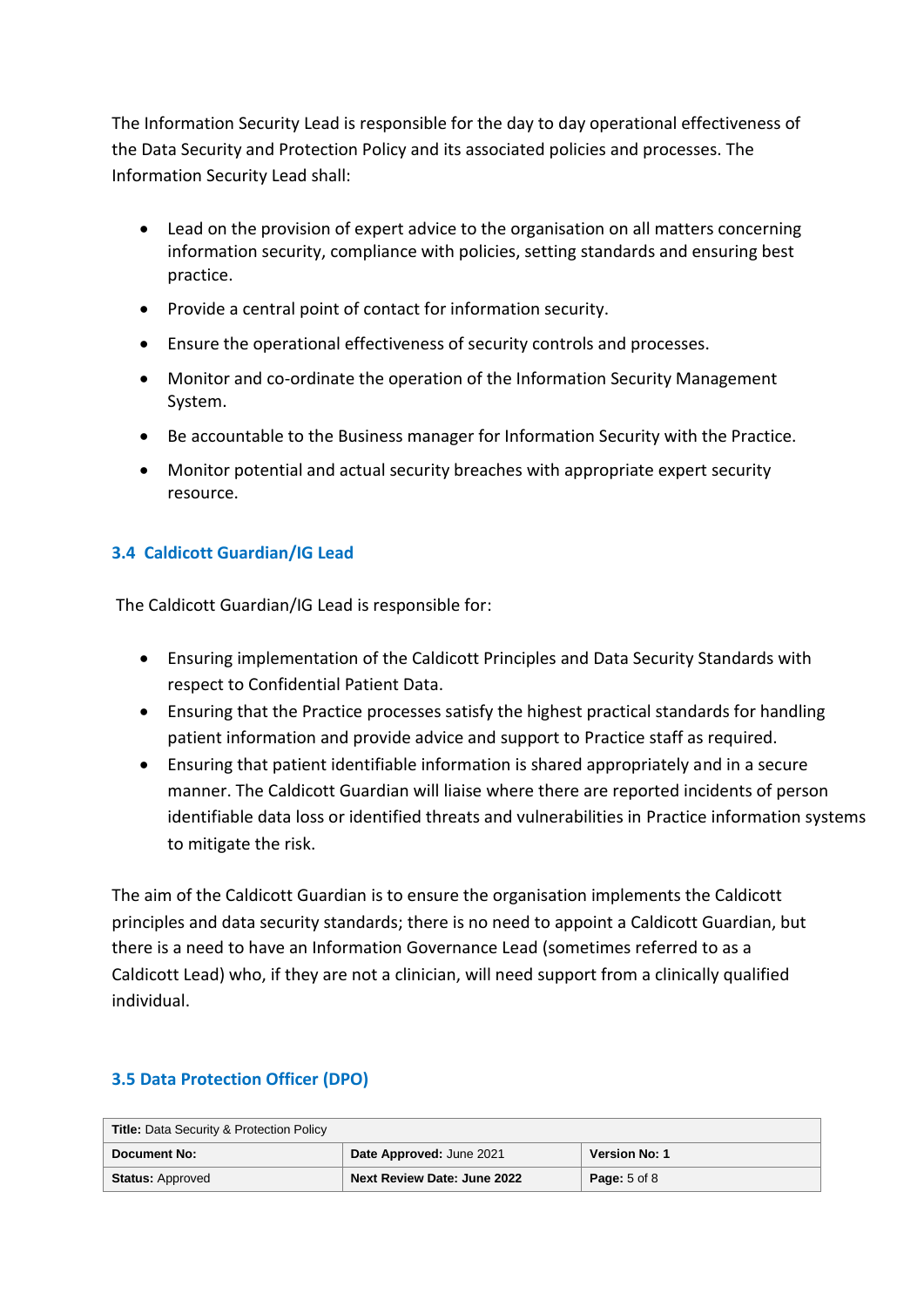The Data Protection Officer is responsible for ensuring the Practice remains compliant at all times with the GDPR/Data Protection Act, Privacy & Electronic Communications Regulations, Freedom of Information Act and the Environmental Information Regulations. The Data Protection Officer shall:

- Lead on the provision of expert advice to the Practice on all matters concerning the Data Protection Act, compliance, best practice and setting/maintaining standards.
- Inform and advise the organisation and its employees of their data protection obligations under the GDPR.
- Monitor the organisation's compliance with the GDPR and internal data protection policies and procedures. This will include monitoring the assignment of responsibilities, awareness training, and training of staff involved in processing operations and related audits.
- Advise on the necessity of data protection impact assessments (DPIAs), the manner of their implementation and outcomes.
- Serve as the contact point to the data protection authorities for all data protection issues, including data breach reporting.

The DPO will be independent and an expert in data protection. The DPO will be the Practice's point of contact with the Information Commissioner's Office. DPO's are required for all public authorities.

#### **4.0 POLICY**

The Data Protection & Security Policy outlines the approach, methodology and responsibilities for preserving the confidentiality, integrity and availability of the Practices' information. It is the overarching policy for information security and supported by specific technical security, operational security and security management policies. It supports the 7 Caldicott principles and 10 data security standards. This policy covers:

- Information Security Principles.
- Governance outlining the roles and responsibilities. (see section 3)
- Supporting specific information security policies Technical Security, Operational Security and Security Management.
- Compliance Requirements.

#### **4.1 Information Security Principles**

The core information security principles are to protect the following information/data asset properties:

• Confidentiality  $(C)$  – protect information/data from breaches, unauthorised disclosures, loss of or unauthorised viewing.

| <b>Title: Data Security &amp; Protection Policy</b> |                             |                         |
|-----------------------------------------------------|-----------------------------|-------------------------|
| Document No:                                        | Date Approved: June 2021    | <b>Version No: 1</b>    |
| <b>Status: Approved</b>                             | Next Review Date: June 2022 | <b>Page:</b> $6$ of $8$ |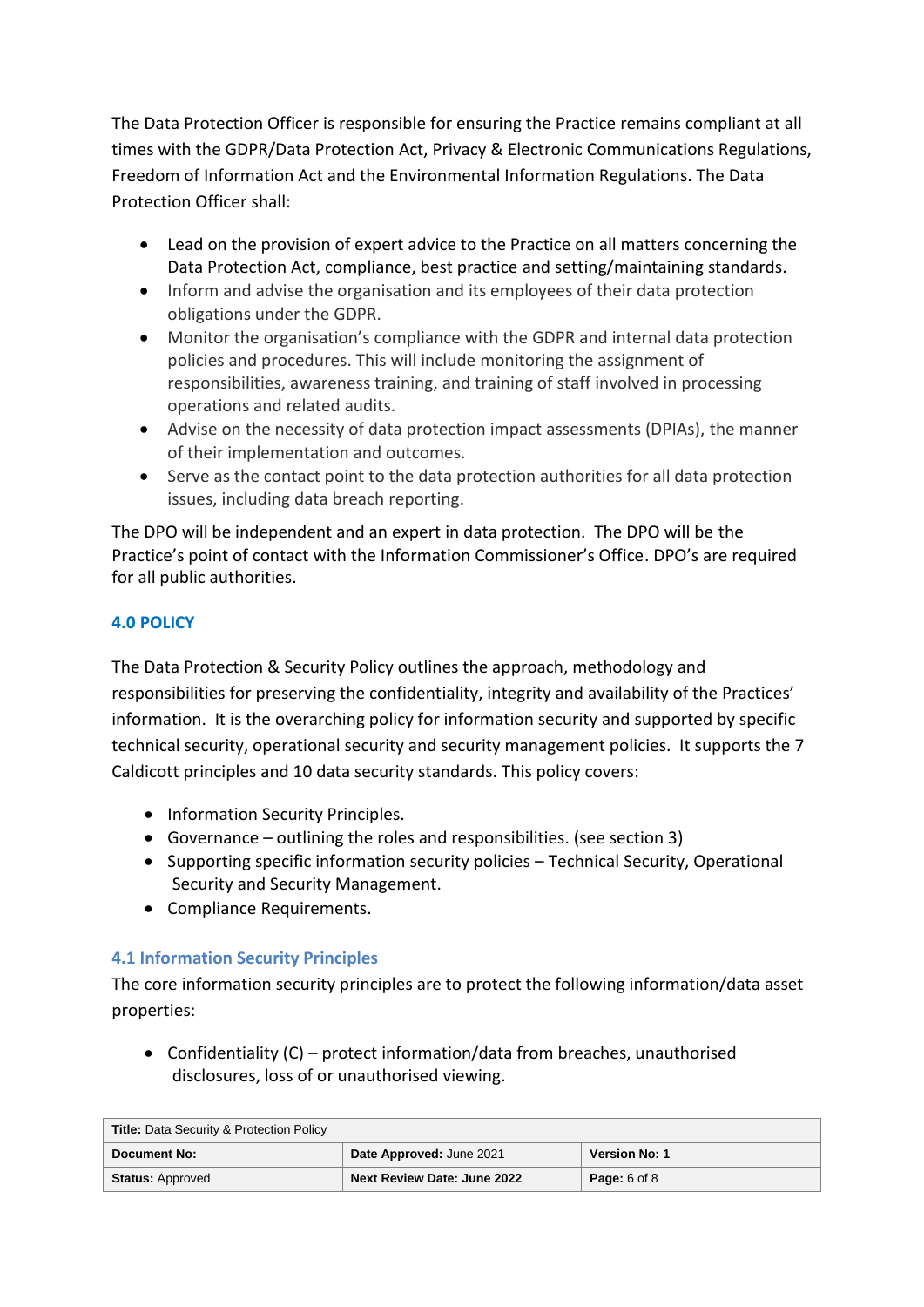- $\bullet$  Integrity (I) retain the integrity of the information/data by not allowing it to be modified without authorisation.
- Availability (A) maintain the availability of the information/data by protecting it from disruption and denial of service attacks.

In addition to the core principles of C, I and A, information security also relates to the protection of reputation; reputational loss can occur when any of the C, I or A properties are breached. The aggregation effect, by association or volume of data, can also impact upon the Confidentiality property.

For the NHS, the core principles are impacted, and the effect aggregated, when any data breach relates to patient medical data.

#### **4.2 Supporting Policies**

The Data Security & Protection Policy is closely aligned to the NHS Information Governance Strategy and relies upon, and supports, the Practice's Physical and Personnel Security policies.

#### **Technical Security**

The technical security policies detail and explain how information security is to be implemented. These policies cover the security methodologies and approaches for elements such as: Encryption Policy, cloud security policy, back-up policy.

#### **Operational Security**

The operational security policies detail how the security requirements are to be achieved. These policies explain how security practices are to be achieved for matters such as: acceptable use policy, mobile & remote working, business continuity policy and the use of social media.

#### **Security Management**

The security management practices detail how the security requirements are to be managed and checked. These policies describe how information security is to be managed and assured for processes such as: Data breach and incident reporting policy

#### **4.3 Compliance Requirements**

Legislation relevant to this policy;

The Practice will comply with all relevant legislation; this includes but is not limited to:

| <b>Title: Data Security &amp; Protection Policy</b> |                                    |                      |
|-----------------------------------------------------|------------------------------------|----------------------|
| Document No:                                        | Date Approved: June 2021           | <b>Version No: 1</b> |
| <b>Status: Approved</b>                             | <b>Next Review Date: June 2022</b> | <b>Page:</b> 7 of 8  |